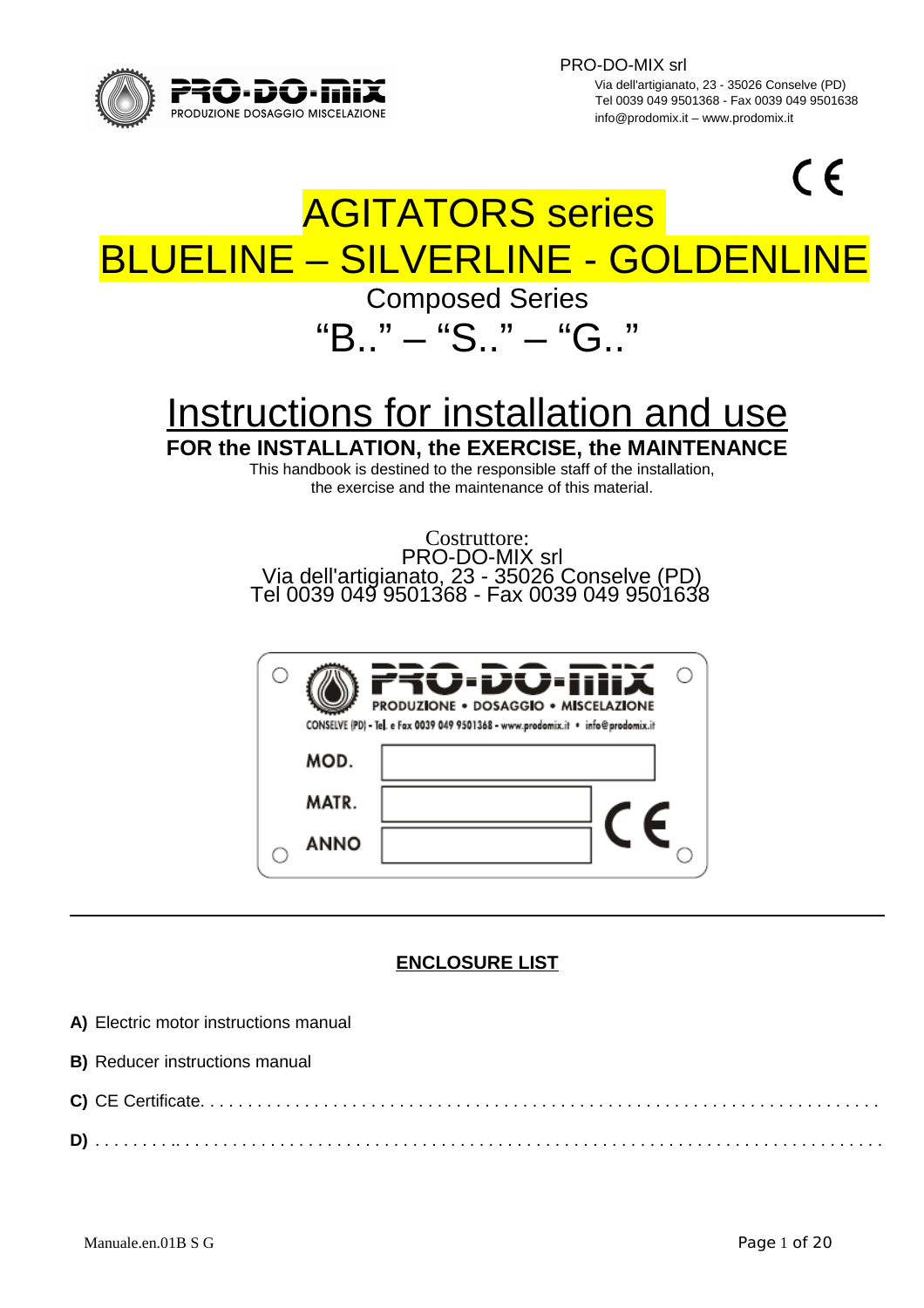

# **INDEX**

| $7^{\circ}$ |  |
|-------------|--|
| 8           |  |
| 9           |  |
|             |  |
|             |  |
|             |  |
|             |  |
|             |  |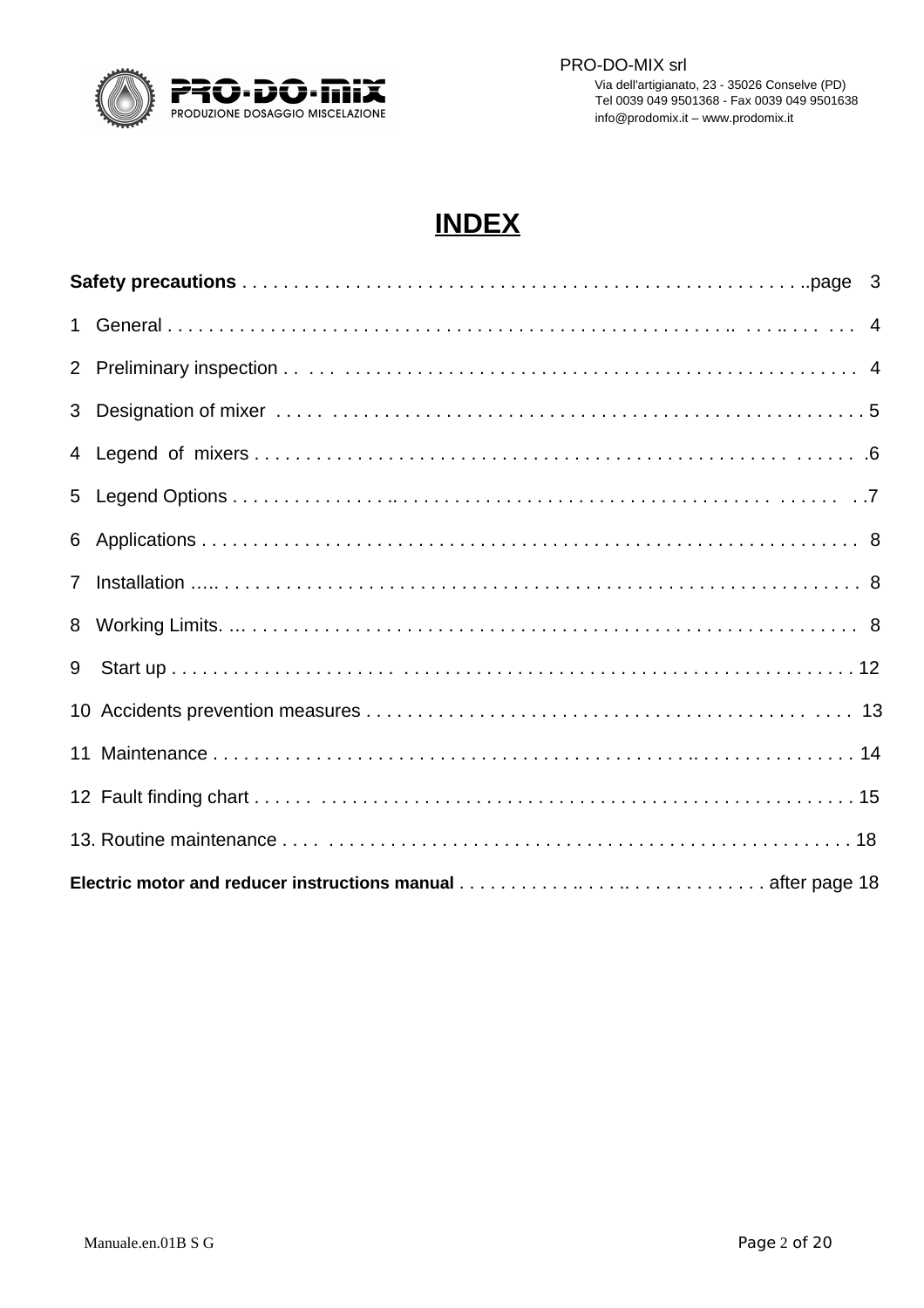

 PRO-DO-MIX srl Via dell'artigianato, 23 - 35026 Conselve (PD) TO TUUTE ILLE TRANSPORT TEL 0039 049 9501368 - Fax 0039 049 9501638<br>PRODUZIONE DOSAGGIO MISCELAZIONE TRANSPORT TRANSPORT TRANSPORT TRANSPORT TRANSPORT TRANSPORT TRANSPORT TRANSPORT info@prodomix.it – www.prodomix.it

# **SAFETY PRECAUTIONS**

This symbols  $\overline{\mathbf{A}}$   $\overline{\mathbf{B}}$  indicate the risk level deriving from failure in observing the prescribed safety precautions: **DANGER** Warns that failure to observe the precautions may cause RISK OF electric shock. ELECTRIC SHOCK **DANGER** Warns that failure to observe the precautions may cause GENERIC personal injury or property damages. **WARNING** Warns that failure to observe the precautions may cause damage to the mixer and/or system.

The machine user must comply with the regulations indicated below to achieve the highest possible safety threshold.

Open or removed guards represent very dangerous safety hazards as this can cause injuries and cuts. The same goes for mechanical hand enclosures (robot).

Cover grilles, grid bars or cover grids are usually already fitted fastened at the time of supply. They can only be removed using tools. Machines featuring such devices must only be operated when these are mounted and fixed.

In the case of set-up overhauling, inspection and maintenance operations, power must always be interrupted to the motor by disconnecting of the phase leads (power leads)

If a machine requires other energy sources-pneumatic, hydraulic, steam or hot water- such supplies must also be interrupted or stopped and the pipes inside the machine must be restored to pressure zero.

Heated or cooled machine parts must be treated with special caution due to the risk of burns..

A machine that has been shut down by an emergency button must not be started again as soon as this button has been reset. The machine will only start again when the master switch is operated.

**Important : the emergency motor stop button should be placed close to the machine.**



**THE RUNNING IN CAVITATION, THAT IS WITH LIQUID LEVEL REACHING THE IMPELLER, IS AUTHORIZED FOR VERY SHORT TIME (FEW MINUTES) IN ORDER TO AVOID MECHANICAL DAMAGES AND/OR COLLATERAL DAMAGES, BECOUSE OF THE FATIGUE STRENGTH OF THE AGITATOR. PLEASE CONTACT PRO-DO-MIX FOR REQUIREMENTS OF OPERATION FOR EXTENDED PERIODS WITH LOW LIQUID LEVEL IN THE CONTAINER.**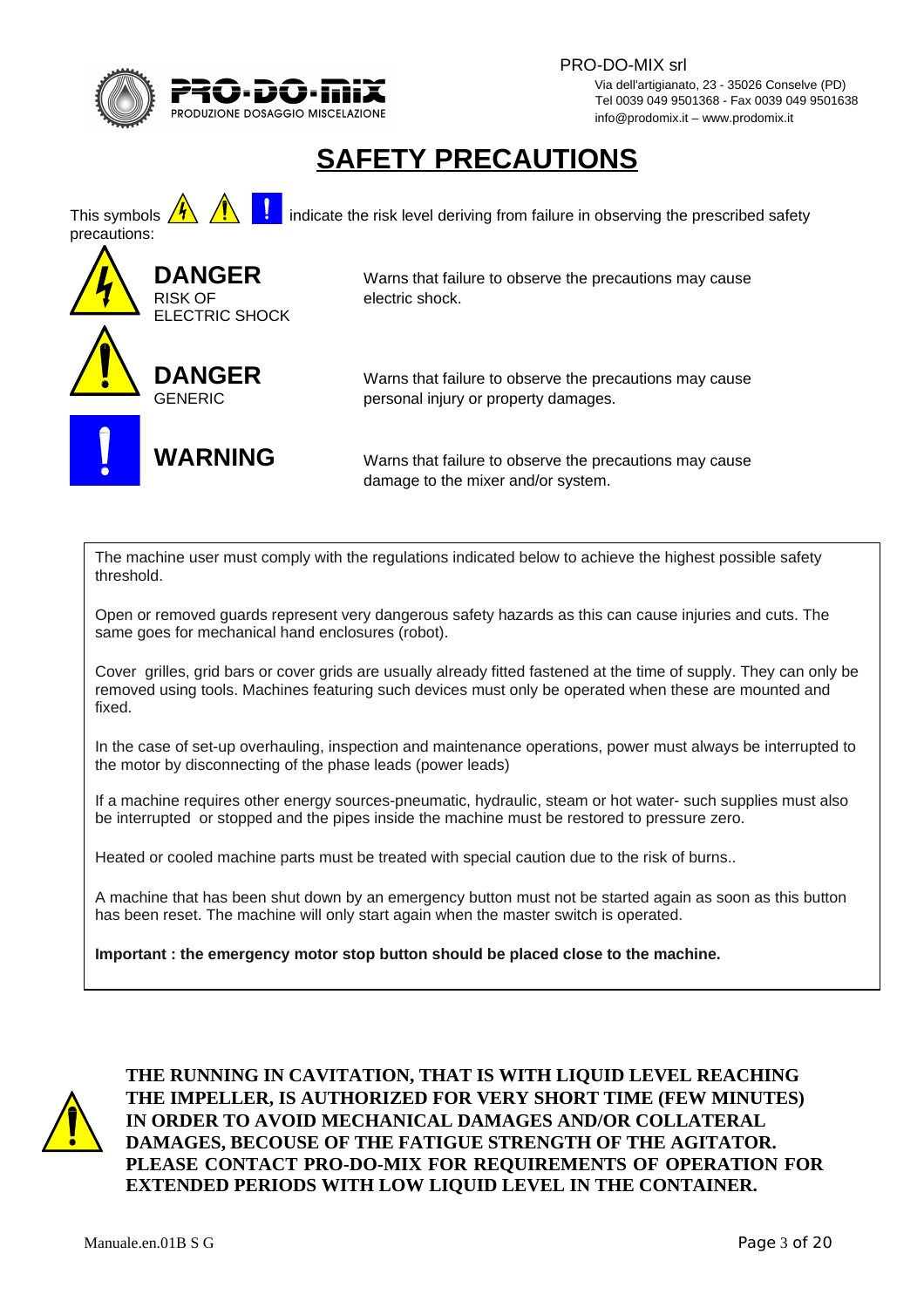

# **1. GENERAL**

The purpose of this manual is to provide the necessary information for installation, use and maintenance of the mixer. The mixer is manufactured for an industrial purpose and it must be installed and operated only by qualified technicians who know applicable directives and accepted codes of good practice.

The user must read this manual and the attachments before using the mixer.

Improper use could damage the mixer and cause the forfeiture of the warranty coverage.



**The mixer is NOT a "ready to use machine", but is a component part and it is a POTENTIALLY DANGEROUS device because it has rotating parts that could cause serious injury in case of contact with person or objects.**

**All the rotating parts of the mixer must be segregated in a way that makes impossible the contact with persons, animals or objects when the motor is energized.**

**The responsibility for final product safety and compliance with applicable directives rests with the manufacturer or the assembler who incorporate the mixer as component part. It is absolutely forbidden to put in service the agitator before that the machinery in which will come incorporated is declared in compliance with the enforced applicable norms of SAFETY.**

When asking our office for technical information or spare parts, please indicate the model identification and the construction number found on the nameplate.

The following instruction and warnings refer to the standard models with electric motor; for any variations or characteristics of special versions please refer also to the enclosures and to the sales contract.

For any instructions or situations not referred to in this manual or in the sales documentation, please contact our office.

# **2. PRELIMINARY INSPECTION**

Upon delivery check the integrity of the packaging.

After unpacking the mixer make sure that no damage has occurred during shipping (check particularly the linearity of the long shaft). Should the mixer be damaged, write a report together with the carrier, or write « materials acceptance with reservation » on the delivery note. Do not install the mixer and advise PRO-DO-MIX within 3 working days.

#### UNPACKING AND STORAGE

The package must be carefully examined on receipt, in order to ensure that the contents are not damaged. Examine the contents and check them off against the delivery note.

The equipment is delivered in 2 packages, 1 package for the shaft, 1 package for the propeller and the reducer gear (eventually, equipped with the motor).

#### STORAGE PRECAUTIONS

Storage for less than six months:

Equipment shall preferably be stored in its original packaging, protected from adverse weather conditions end impacts, and not too near to vibrating devices as the resulting vibrations my cause wear on the bearings and mechanical mating faces.

Storage for more than six months :

The gear should be completely filled with oil, the components should be protected from external cold and dump. Follow the instructions for storage for less than six months.

#### Note

· The shaft should be stored horizontally.

· Any prolonged storage before or after use, in particular environmental conditions (humidity, salinity, vibrations or corrosion) shortens the guarantee application.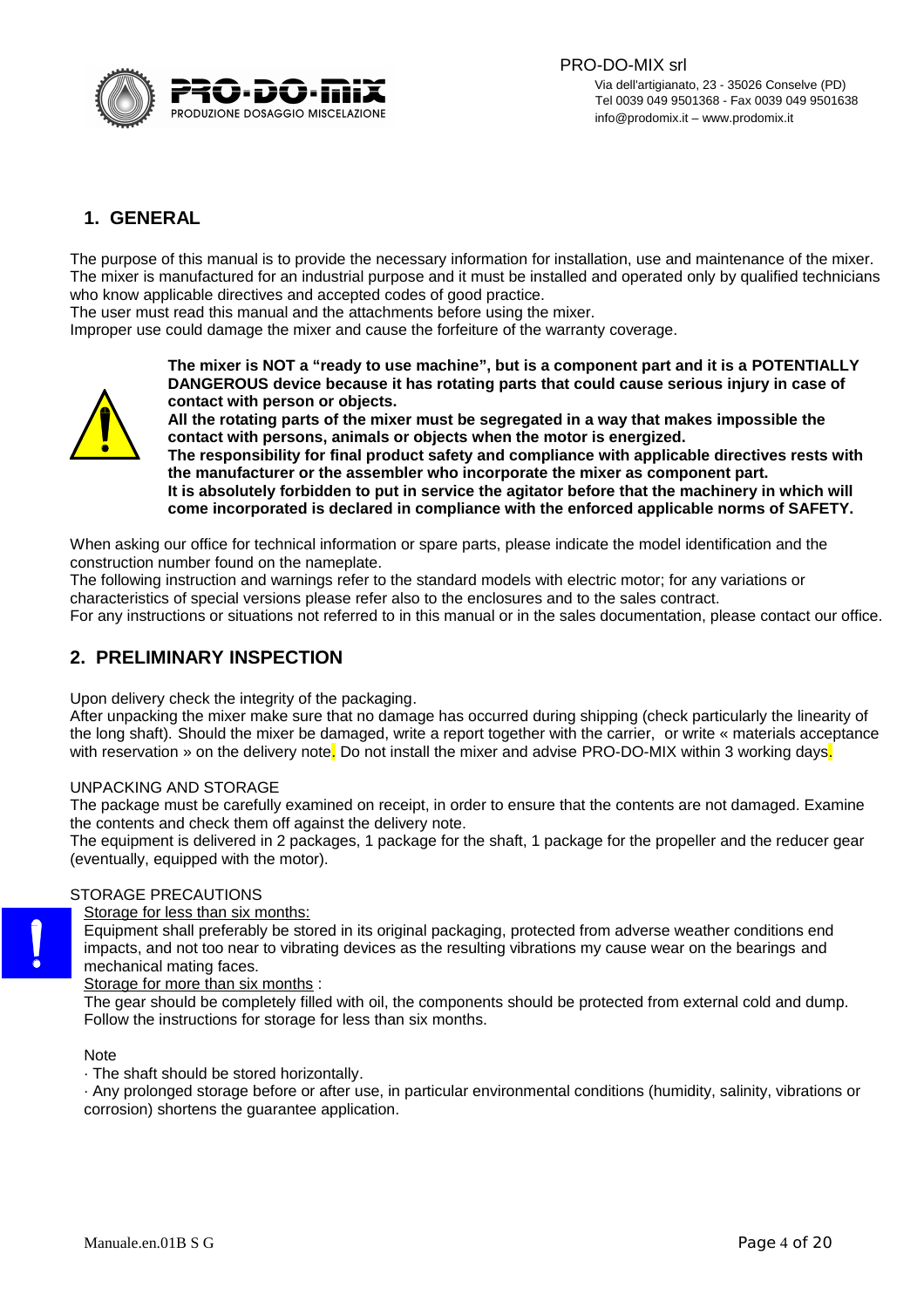

 Via dell'artigianato, 23 - 35026 Conselve (PD) T<br>
Tel 0039 049 9501368 - Fax 0039 049 9501638<br>
Info@prodomix it assessed all prodomix it assessed and the info@prodomix it assessed info@prodomix it info@prodomix.it – www.prodomix.it

## **3. DESIGNATION OF MIXERS**



\* see technical data sheet

\*\* consults the instruction manual of the gear (it is indicated in the label )

#### **Fig. 2.1 : Assembly drawing of agitator**

This manuali s suitable for the following types of mixers:

- **B..** standard mixers of *BlueLine* series, with electrical motor, gear, with one of our exclusive propeller (4PBT45; 3PM-1084; 3PM-0030; 3PM-0242; 2PM-0650), for atmospheric tanks or vessels, with vertical top mounting, generally used for water treatment applications.
	- *BlueLine* series includes 1477 different mixers, fully designed.
- **S..** standard mixers of *SilverLine* series, with electrical motor, gear, with one of our exclusive propeller (4PBT45; 3PM-1084; 3PM-0030; 3PM-0242; 2PM-0650), for atmospheric tanks or vessels, with vertical top mounting, for applications with inert sludge of mines, cement slurry, ceramic slips, glazes and ceramic dyes, motion and flow rate, recirculation basins. *SilverLine* series includes 105 mixers, fully designed.
- **G..** special mixers of *GoldenLine* series, with electrical motor, gear, with one of our exclusive propeller (4PBT45; 3PM-1084; 3PM-0030; 3PM-0242; 2PM-0650), for atmospheric tanks or vessels, with vertical top mounting, generally used for different applications in which standard agitators of *BlueLine* and *SilverLine* series are suitable if suitably adapted.

Depending from the construction features or installed accessories, the name of the mixer could be completed by one or more letters with the following meanings (pls. Ref. to NOMENCLATURE and OPTIONS):

EXEMPLE: **BEL.75164.S.250/LHB** means a mixer with shaft and propeller in Aisi 316L for atmospheric top mounting tank, driven by reducer + IEC lantern to install the customer's motor, but supplied without motor, with oil and square support as options, provided with profiled propeller 3PM-0030 diam.1600 mm and shaft length 2500 mm.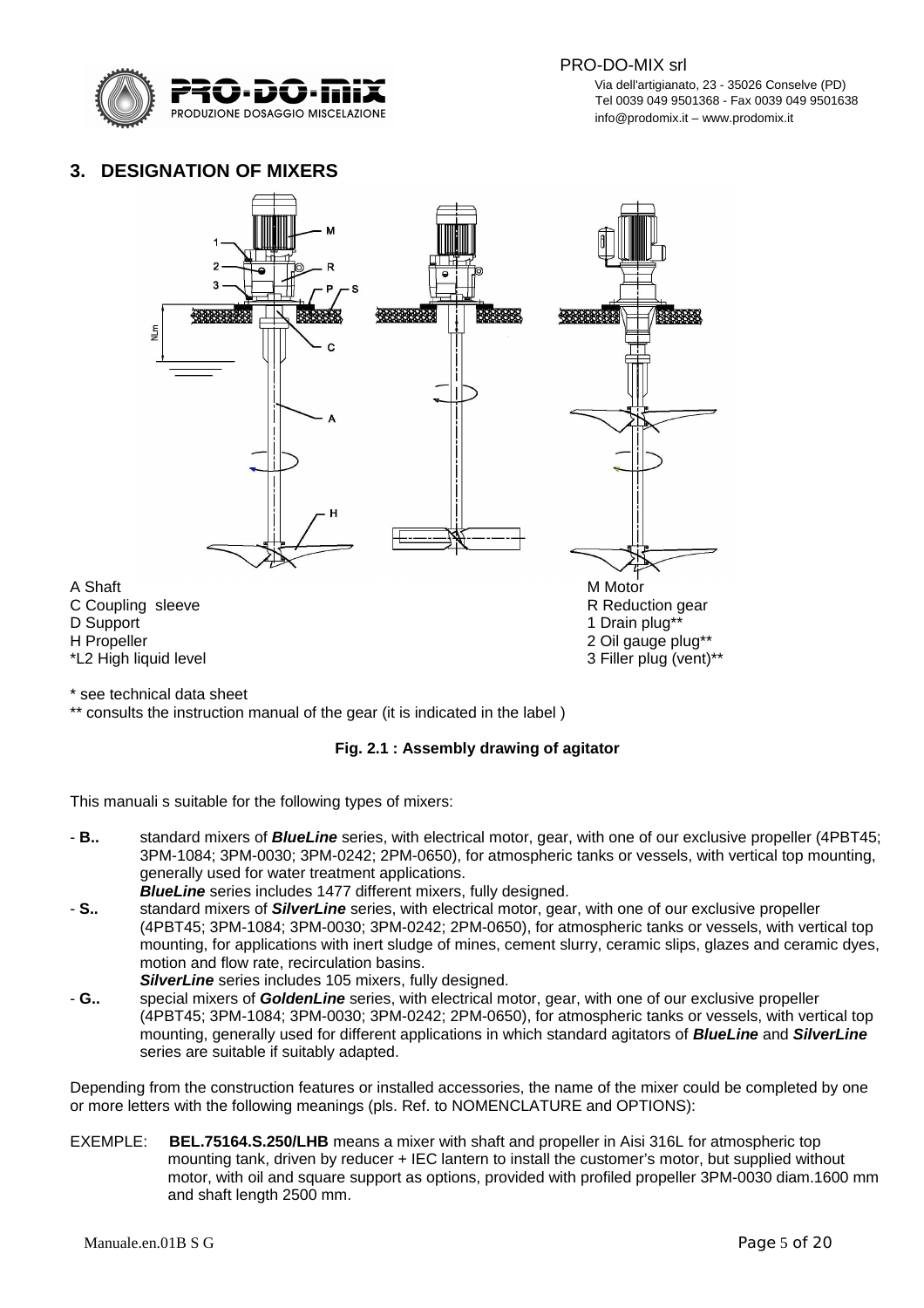

 $\overrightarrow{P}$   $\overrightarrow{O}$   $\overrightarrow{II}$   $\overrightarrow{X}$   $\overrightarrow{II}$   $\overrightarrow{II}$   $\overrightarrow{II}$   $\overrightarrow{II}$   $\overrightarrow{II}$   $\overrightarrow{II}$   $\overrightarrow{II}$   $\overrightarrow{II}$   $\overrightarrow{II}$   $\overrightarrow{II}$   $\overrightarrow{II}$   $\overrightarrow{II}$   $\overrightarrow{II}$   $\overrightarrow{II}$   $\overrightarrow{II}$   $\overrightarrow{II}$   $\overrightarrow{II}$   $\overrightarrow{II}$   $\overrightarrow{II}$   $\overrightarrow{II}$   $\overrightarrow{$ TEL ULTIMO TEL 0039 049 9501368 - Fax 0039 049 9501638<br>PRODUZIONE DOSAGGIO MISCELAZIONE TEL 1999 PER ENTRE 1999 DEL 1999 PER ENTRE ENTRE ENTRE ENTRE ENTRE ENTRE ENTR info@prodomix.it – www.prodomix.it

#### **4. NOMENCLATURE OF MIXERS**

**NOMENCLATURE AGITATORS**  $\boxed{A}$   $\boxed{D}$   $\boxed{H}$ ,  $\boxed{03}$   $\boxed{13}$   $\boxed{1}$ ,  $\boxed{S}$ ,  $\boxed{110}$ **OPTIONS** ↓ **Real shaft length (1) Material A** Carbon Steel **Q** 304 SS **S** 316L SS **P** Polypropylene plastic lining **R** Abcite Dupont plastic lining **L** Ebonite or rubber lining **Shaft length** Depending of shaft length, that means changes of shaft thickness, shaft diameter or gear size. **Propeller dia. in dm or cm** Round off diameter; i.e. dia. 850 mm = 08 dm (turbine and 2,3PM only) dia. 128 mm = 13 cm (marine propeller only) **Rated power 01** For a motor of 0,18 kW **02** For a motor of 0,25 kW **03** For a motor of 0,37 kW **05** For a motor of 0,55 kW **07** For a motor of 0,75 kW **11** For a motor of 1,1 kW **15** For a motor of 1.5 kW **22** For a motor of 2.2 kW **30** For a motor of 3 kW **40** For a motor of 4 kW **55** For a motor of 5,5 kW **75** For a motor of 7,5 kW **92** For a motor of 9,2 kW **A1** For a motor of 11 kW **A5** For a motor of 15 kW A8 For a motor of 18,5 kW **B2** For a motor of 22 kW **C0** For a motor of 30 kW<br> **D5** For a motor of 45 kW **D5** For a motor of 45 kW **Impeller type B** 3PM-0242 back sloped **C** 3PM-1084 high flow **H** marine propeller **L** 3PM-0030 medium flow **P** 4 pitched blades **R** 2PM-0650 (for flocculators beyond O.D. 800 mm) **S** 4 straight blades **T** 3PM-0134 medium flow **X** unspecific special impeller **Driving group D** Direct **L** Lantern support **V** Worm gear reducer **C** Coaxial axis gear reducer **P** Parallel axis gear reducer **H** Hortogonal axis gear reducer **E** Planetary coaxial axis gear reducer with lantern bearing **Mixer Series A** GreenLine **B** BlueLine **S** SilverLine **G** GoldenLine

(1) This is the "L" measure stated on the agitator data sheet and not the real shaft length.

I.E.: ADH.03131.S.110 : mixer with direct drive [D], with marine propeller [H], motor power 0,37 kW [03], impeller diameter 128 [13], smaller length of shaft of that range [1], made of s.s. 316 [S] and real shaft length of 110 cm [110].

For a standard model with a modification (or option) not price listed, add Y to the mixer type: AVT.30131.Q.335 / SY (Y= Klicson probes + worm gear)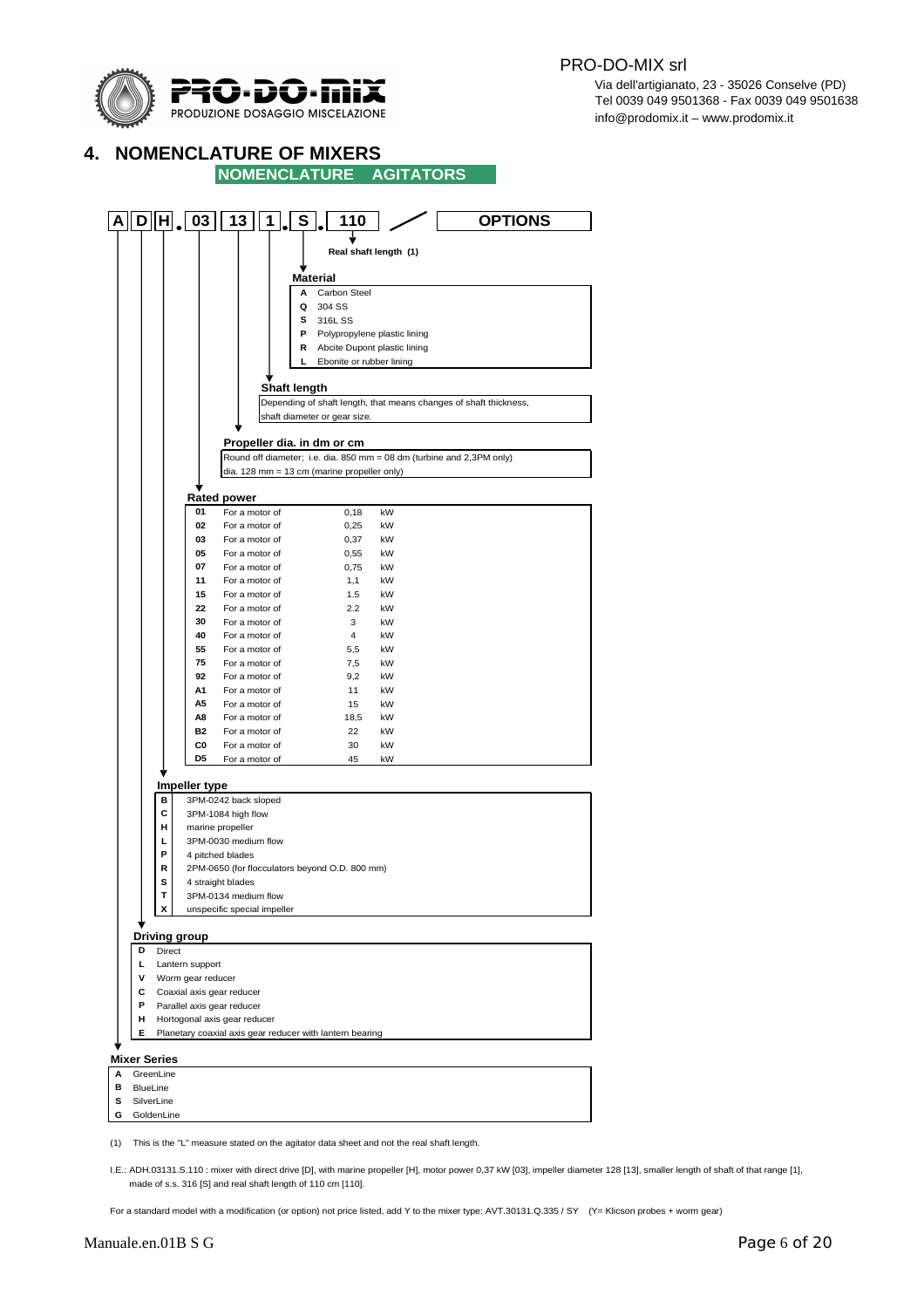

 Via dell'artigianato, 23 - 35026 Conselve (PD) TO THE TELLO THE STATE THE STATE OF THE OCCUPANT OF THE OCCUPANT OF THE OCCUPANT OF THE OCCUPANT OF THE OCCUPANT OF THE OCCUPANT OF THE OCCUPANT OF THE OCCUPANT OF THE OCCUPANT OF THE OCCUPANT OF THE OCCUPANT OF THE OCCUPA info@prodomix.it – www.prodomix.it

# **5. NOMENCLATURE OF OPTIONS**

# **NOMENCLATURE OPTIONS**



(1) The gear reducer is fitted with a special motor, with a pinion at the shaft end and a special flange.

I.E.: ADH.03131.S.110 / MB : mixer with direct drive [D], with marine propeller [H], motor power 0,37 kW [03], impeller diameter 128 [13], smaller length of shaft of that range [1], made of s.s. 316 [S] and real shaft length of 110 cm [110] with single phase electric motor and a square baseplate.

For a standard model with a modification (or option) not price listed, add Y to the mixer type: AVT.30131.Q.335 / SY (Y= Klicson probes + worm gear)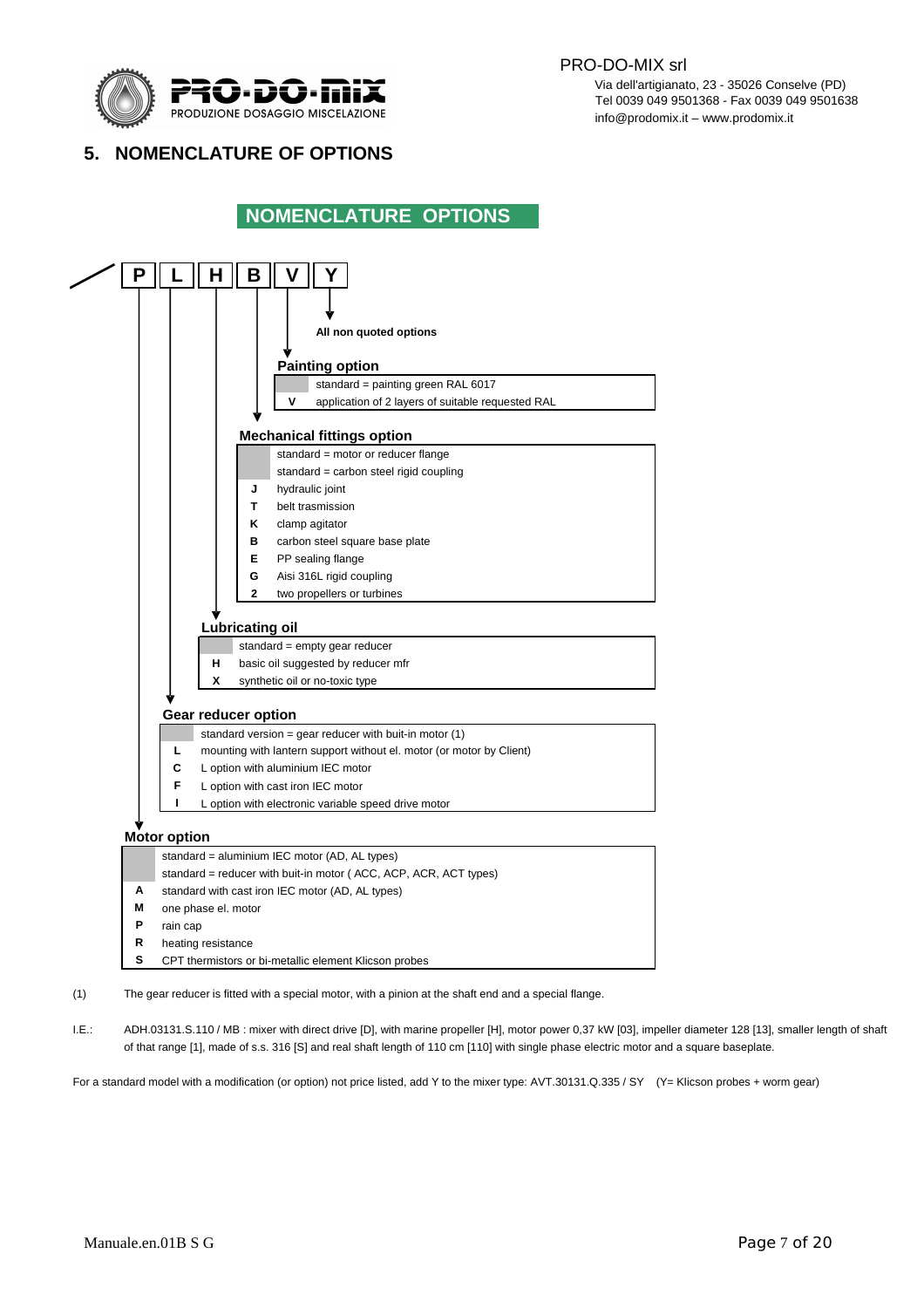

## **6. APPLICATIONS**

The mixer is designed for mixing the fluid with the characteristics (density, viscosity, etc.) specified in the order confirmation or official documentation.

If the above mentioned information are missing, the user will be responsible of checking the mixer and its compatible accessories (ex. Gaskets, materials etc.) with the fluids and the operative conditions it should be applied to.



**Working with fluids that are different from the one spedified in the contract documents or in the different operative conditions, could damage the mixer and /or the users and / or the boundary things.**

# **7. OPERATIVE LIMITS**

If not differently specified in the sales documents and certificates: the following data and limits will be respected:



- **O** The mixer is not suitable for dangerous or flammable fluids and it is not intended for use in potentially explosive atmospheres.
- o Minimum and maximum working pressure: ATMOSPHERIC
- $O$  Fluid to be mixed: ref. to what indicated in the P.O., max density 1,1 kg/dm<sup>3</sup>, viscosity max.100 cP (if not differently indicated)
- O Temperature 0 ÷ 80°C (max 45°C with Abcite lining; max 60°C with rubber lining; max 70°C with Ebonite lining)
- O Room Temperature:  $0 \div 40$  °C
- O Installation altitude:  $<$  1.000 m above sea level
- o Max start up per hour for electrical motors :

| kW<br>$\overline{\phantom{a}}$<br>owei<br>tr<br>ш<br>. . | kW<br>ower <sup></sup><br>. | kW<br>above<br>owe |
|----------------------------------------------------------|-----------------------------|--------------------|
| ״<br>້                                                   | ᅩ                           | --                 |

## **8. INSTALLATION**



#### o **8.1 Handling**

The mixer must be handled with care using suitable hoisting equipment.

For lifting the mixer do not use fragile parts (motor terminal box, hand-wheel of eventual speed variator, etc.) **and also do not use lifting lugs eventually installed on motor, reducer, variator** because the scope of such lifting lugs, if present, is to lift the single component and not the mixer.

Do not use the mixer shaft, if the shaft is bended it can cause vibrations and malfunction.

The best way for lifting the mixer is to wrap up appropriately the motor, the reducer or the lantern if present, avoiding to bend the shaft.

If the shaft and other parts are lined with rubber, ebonite, plastic lining Abcite or other special paints, these protections are very delicate and can be damaged very easily, for this reason remove the protective devices only when the mixer is placed on site.

#### o **8.2 Operatin Position**

Mixer types B.., S.., G.. should be installed in vertical position, with the motor upward.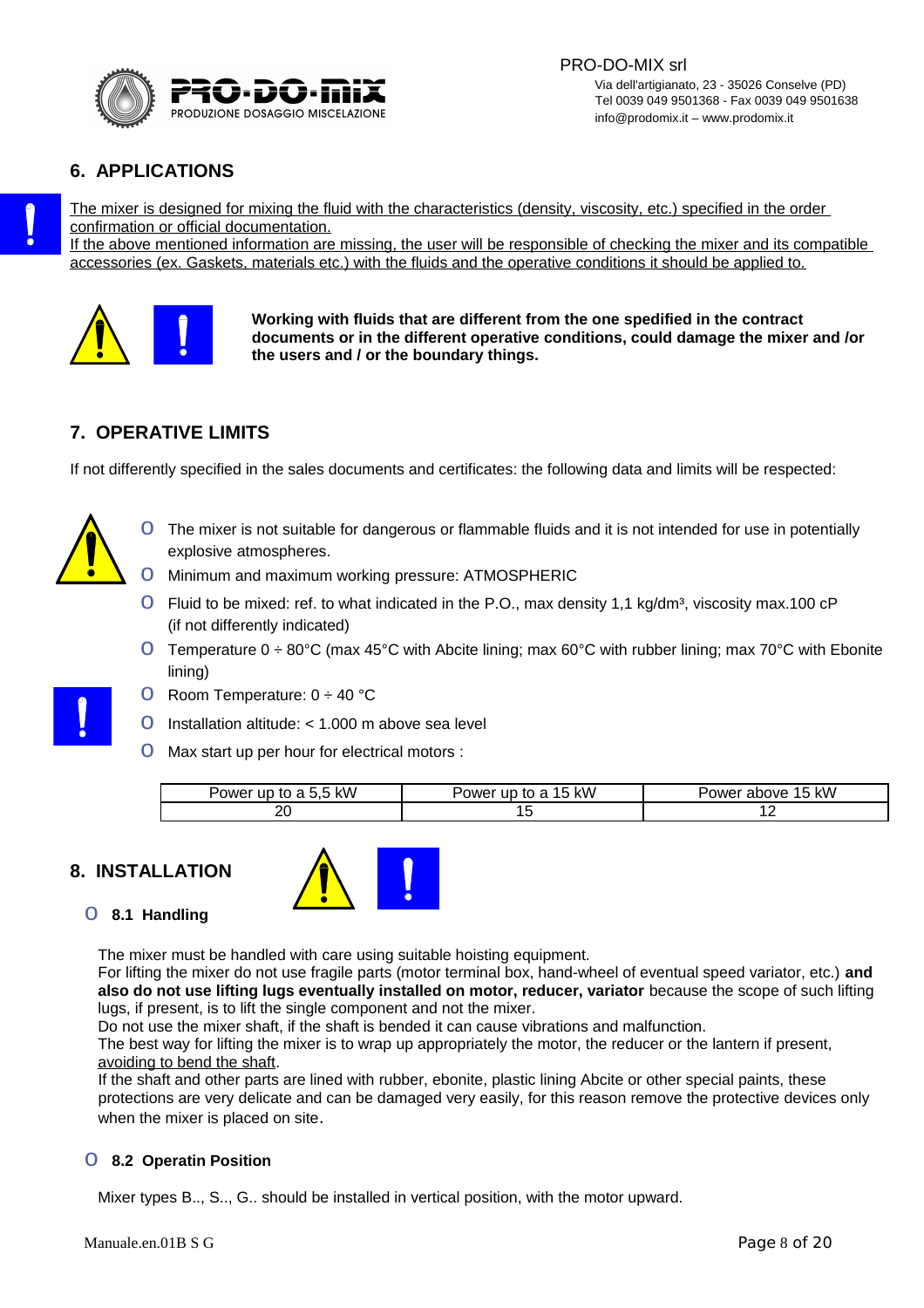

 PRO-DO-MIX srl Via dell'artigianato, 23 - 35026 Conselve (PD) Tel 0039 049 9501368 - Fax 0039 049 9501638<br>PRODUZIONE DOSAGGIO MISCELAZIONE TRADELLA ELECTRIC DE L'ORDEN DE L'ORDEN DE L'ORDEN DE L'ORDEN DE L'ORDEN DE L info@prodomix.it – www.prodomix.it

When the tank has a cylindrical section, the baffles are absolutely necessary.

**They can be three or four following the design of the agitator impeller. Three baffles at 120° if the impeller has 3 blades, four baffles at 90° if the impeller has 4 or 2 blades.**

The suggested characteristics are :

**Width :** T/10, where T is the vessel diameter.

In the case the baffles are distant from the wall, provide a clearance of 2% referring the vessel and a width of baffles of 8%.

With solid suspension or solid dissolution as mixing purpose, the baffles off the wall are preferred..

**Heigth :** the same of the maximum liquid level, usually until the vessel bottom except in the case of presence of solids in suspension (100 mm about off the bottom).



Example : for a tank of 3 m in diameter, the baffles will have the width of 0,30 m or 0,24 m and will have a distance from the tank's wall of 0,06 m.

#### o **8.3 Positioning**

Before installing the mixer it is necessary to verify the following points:

- The space available around and on the top of the tank / vessel, taking into consideration the shaft length and the space required for the motor cooling.
- The stiffness and the dimensioning of the support structure, considering the static and dynamic loads. The mixer must not be subject to oscillations or vibrations in operation.
- For outdoor installations it is recommended the use of the rain canopy over the motor.
- The dimension of the tank openings for the introduction of the impellers, guide bearings, etc.

#### o **8.4 Fixing**

Enter the mixer into its seat, paying attention of not to bump the tank.

The mixer must be securely fixed to the relative support by bolts. The bolts must be always the maximum size permitted by the hole of the connection device.

It is necessary to check that the shaft is perfectly vertical and that it does not friction with fixed parts if manually turned.

**Solid shaft** : check rigid coupling and impeller side, in order that screws match the circular caves on the shafts. Pls put only ISO 4028 screws with cylindrical head, while in the other threaded holes, pls put flat head screws ISO 4026.

The screws are supplied with the mixer and they are positioned in the impeller hub and in the rigid coupling. **We strongly suggest to block all screwing devices with a no-permanent locking like LOCTITE 242® Threadlocker or similar, buyable near all the blacksmith shops, against the unlocking of the**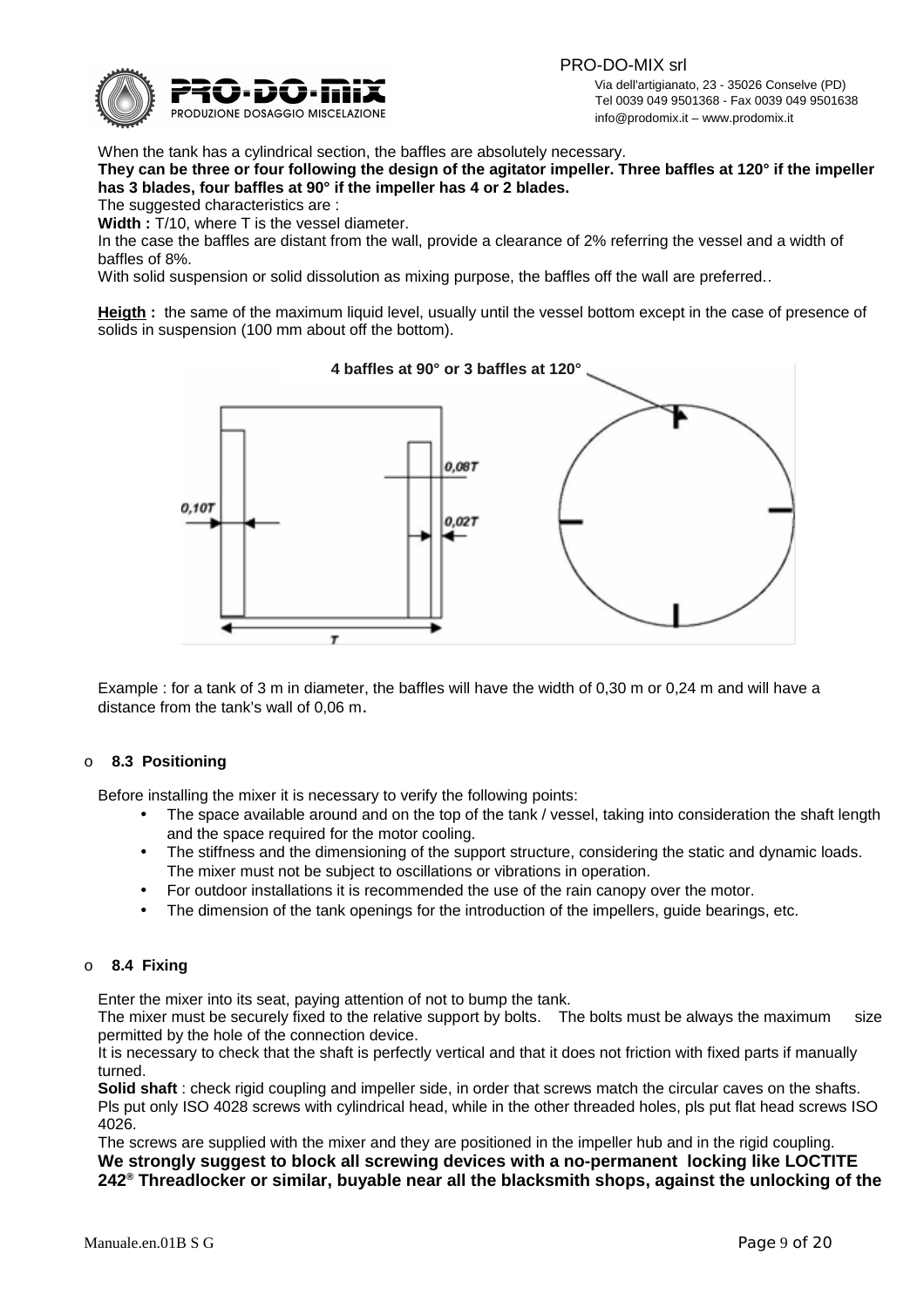

 PRO-DO-MIX srl Via dell'artigianato, 23 - 35026 Conselve (PD) T<br>
Tel 0039 049 9501368 - Fax 0039 049 9501638<br>
PRODUZIONE DOSAGGIO MISCELAZIONE<br>
info@prodomix it annua prodomix it info@prodomix.it – www.prodomix.it

### **screw during the exercise, also in presence of vibrations, without any problem during the disassembling phase of the maintenance**

The suggested torque wrenchs for T.E. screws and nuts are:

TORQUE WRENCH

| <b>Dimensions</b> | Torque wrench     |                                                                                     |
|-------------------|-------------------|-------------------------------------------------------------------------------------|
| M6                | 7 m.N             |                                                                                     |
| M8                | $17 \text{ m}$ .N |                                                                                     |
| M10               | 35 m.N            |                                                                                     |
| M12               | 60 m.N            |                                                                                     |
| M14               | 96 m.N            |                                                                                     |
| M16               | 146 m.N           |                                                                                     |
| M18               | 200 m.N           |                                                                                     |
| M20               | 290 m.N           |                                                                                     |
|                   |                   | Note: this table is valid for fixing systems class 6.8 (ex. Screws and inox granes) |
|                   |                   |                                                                                     |

| Dimensions | Torque wrench      |  |                                                                                              |  |
|------------|--------------------|--|----------------------------------------------------------------------------------------------|--|
| M6         | $10 \text{ m}$ .N  |  |                                                                                              |  |
| M8         | $23 \text{ m}$ .N  |  |                                                                                              |  |
| M10        | 47 m.N             |  |                                                                                              |  |
| M12        | 81 m.N             |  |                                                                                              |  |
| M14        | 130 m.N            |  |                                                                                              |  |
| M16        | $195 \text{ m}$ .N |  |                                                                                              |  |
| M18        | 265 m.N            |  |                                                                                              |  |
| M20        | 380 m.N            |  |                                                                                              |  |
|            |                    |  | Note : this table is valid for fixing systems class 8.8 (ex. Screws and carbon steel granes) |  |

## **Some important notes on bolt tightening**

#### o **How to tighten a screw**

These brief notes refer to tightening screws and are required to develop a pre-established tension. It is well known this result can be achieved using many and various tools made for controlled tightening. Less well known are the implications resulting from the use of these tools and the condition of the screws used. Experience teaches how screws tightening is not always done accurately even using suitable tools designed specifically for that purpose. Often a number of simple operations, necessary for correct tightening , are ignored. To ensure these receive peculiar attention, we shall start from the point that is at the very bottom of the problem – tightening tension.

#### o **Tightening tension**

The life of screw connections is mainly determined by who does the tightening and also by the designer or manufacturer. Of course, the safety of a connection increases if the design is good and the screw is of good quality. There are also cases in which insufficient tightening or over-tightening mainly determine the quality of a connection, according to how strict the use conditions are. To ensure that a connection lasts as long as possible, the screws must be correctly preloaded to reduce up to the minimum the difference between maximum and minimum operating stresses. The diagram below shows "deformation forces" produced on a screw connection and relevant effects: the application of a preload causes the screw to lengthen and, at the same time, the coupled parts to shorten. The work load is partially distributed on the screw and partially absorbed by relaxing of the parts themselves.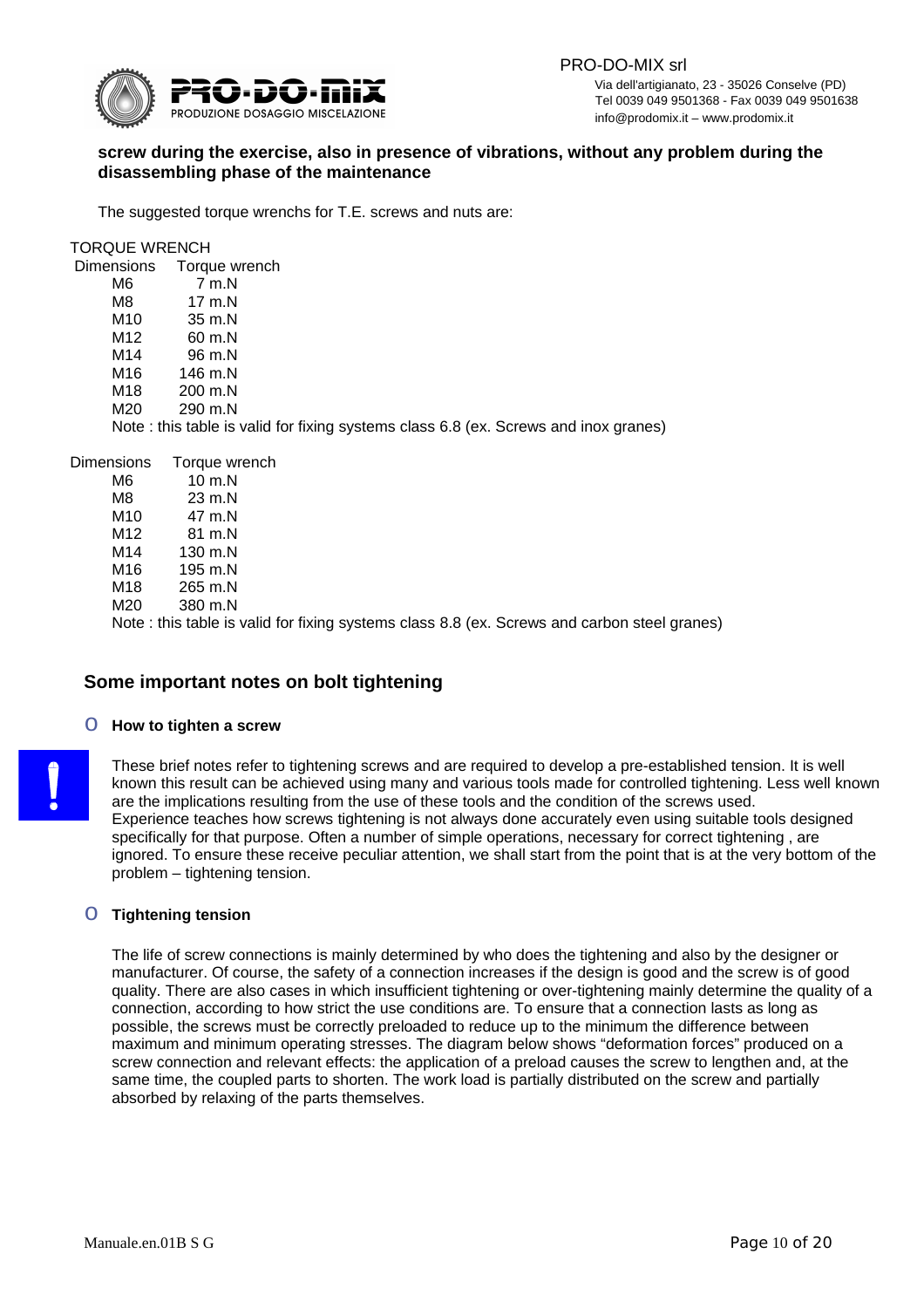

 Via dell'artigianato, 23 - 35026 Conselve (PD) Tel 0039 049 9501368 - Fax 0039 049 9501638 info@prodomix.it – www.prodomix.it



From the test data shown here, performed on big-end connecting screws, the importance of correct tightening becomes evident.

| Preload       | Workload, kg     |       | tension range No. of supported |
|---------------|------------------|-------|--------------------------------|
| on screws, kg |                  | ka    | cycles                         |
| 650           | from 0 to $4200$ | 3.550 | 5.950                          |
| 2.700         | from 0 to $4200$ | 1.500 | 35,900                         |
| 3.300         | from 0 to $4200$ | 900   | 214.500                        |
| 3.800         | from 0 to $4200$ | 400   | to 20,000,000                  |
|               |                  |       | test interrupted               |

#### o **Controlled tightening operations**

There are various systems tightening at pre-established values. The most simple and effective one is the use of spanners or torque meter screwdrivers, with the aid of torque amplifiers in case that higher values are required than the strength of the operator permits. The tension conveyed to the screw during controlled tightening is nevertheless conditioned by the "friction force" produced both between the threads of the screw and nut (or threaded hole) and between the screw head (degree of finish, surface treatment) and the tightening speed.

### o **Friction forces**

Special studies made it possible to assure that, in extreme cases, only 10% of the torque produced by the operator is conveyed to the screw, while the remaining 90% is absorbed by friction. In the case of screw with a thin lubrication covering, as supplied by most manufactures, the friction coefficient is 0,14. This drops to 0,10 for cadmium plated screws and rises to over 0,2 for non-lubricated screws. The torque wrench settings for the different classes of nuts and bolts shown on the following pages have been calculated taking into account 0.10 and 0.14 friction coefficients. No relation can be provided here, not even approximate, between these torques and others resulting from different friction coefficients because very complicated calculations are required to determine them.

#### o **Tightening speed**

We have already spoken about the effect of tightening speed on the friction coefficient value. Slow tightening increases this while fast tightening reduces it. Test carried out on M10 screws class 10.9 slightly lubricated, have shown for example:

| RPM                              | <b>Friction Coefficient</b> |
|----------------------------------|-----------------------------|
| 0.2                              | 0.186                       |
| 3.3                              | 0.145                       |
| 36.0                             | 0.125                       |
| ian ia nyaduaad whila in tha thi |                             |

In the first case, an 8% reduced tension is produced, while in the third case, this is 4% above the optimum value obtained by applying a speed of 3.3 rpm, considered in the intermediate case, that in fact corresponds to a 90° angle in 4-5 second. It is therefore absolutely vital that the operator adapt to this speed with a constant and continuous action and that on reaching 75% of the necessary value the action be slowed down at the limit of 2 angle degrees per second, as provided by ISO 7355 standards relating to the use of dynamometric wrenches. All the conditions will thus be complied with considered in calculating the torque wrench setting and consequently the tightening tension, a vital characteristic of the connection. This will be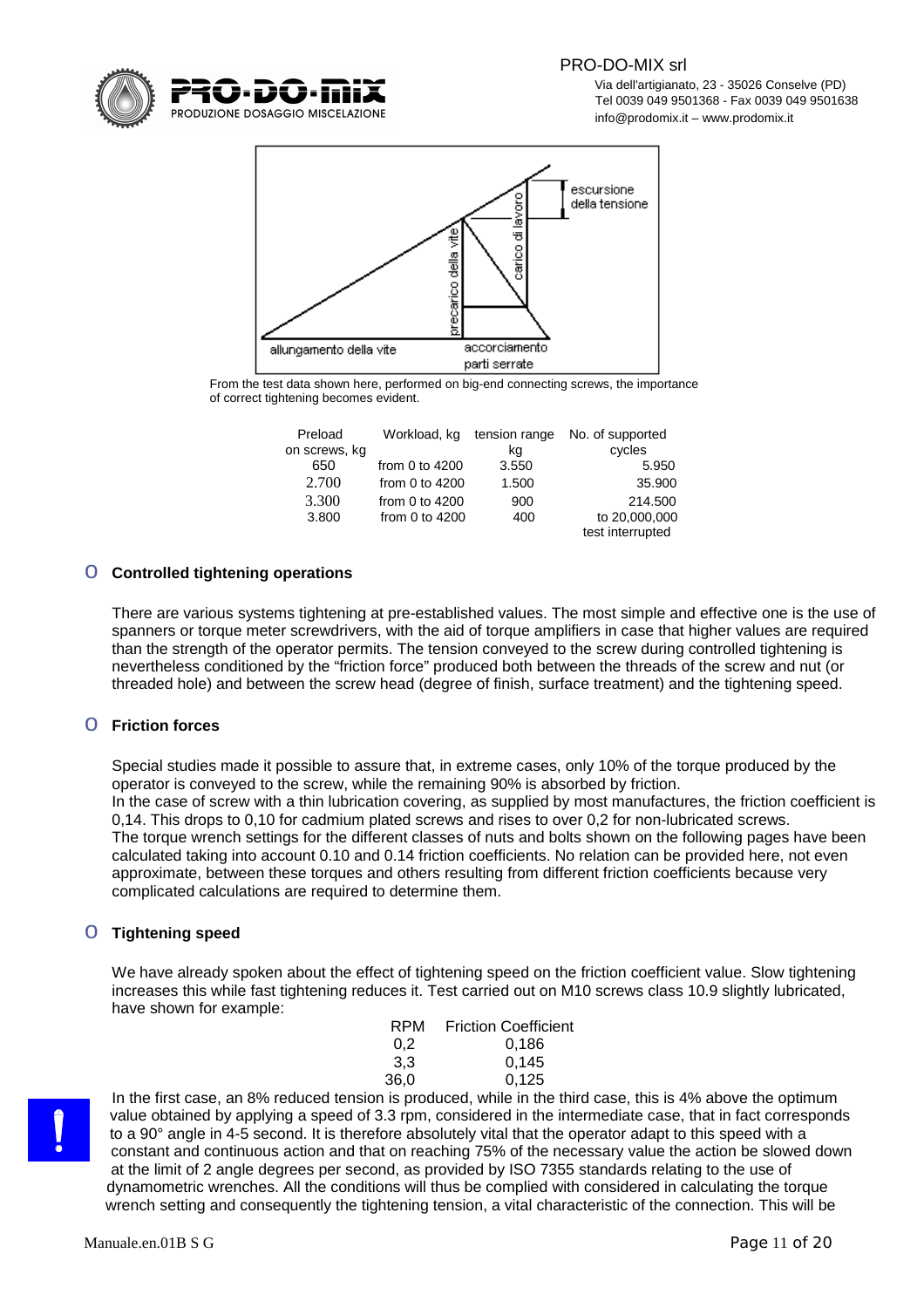

equivalent to or in any case very close to that of the project.

### o **Angular tightening**

Correct tightening can also be achieved by measuring the screw rotation angle after pre-tightening at low values with a dynamometric wrench. This method provides a precision higher than the one previously explained because it is in no affected by general friction forces, screw condition and tightening speed. However, it has its limits such as the angular values that must in all cases of use be predetermined by the designer of the connection as they depend from the elastic features of the connected elements, their size and the quality of the screw. Their use is prevalent in the automotive industry. Angular tightening is done using a goniometric instrument. In the specific case of tightening agitator shaft coupling screws or blade hubs, tightening with a dynamometric wrench is more than enough, after making sure there are no undesired solid particles on the surface to be joined together, checking the screw material and that the threads are adequately lubricated.

## **9. START-UP**

#### o **9.1 Electrical Connections**



**Before start working on the mixer, make sure that the electrical supply has been switched off and that it cannot be accidentally switched on.**

**Ground the mixer before making any other connection.**

**We recommend that a high sensitivity differential switch (30 mA) be installed as extra protection against lethal electric shocks in the event of faulty grounding. Make sure that the rated voltage corresponds to the supply voltage**

Connect the mixer to the mains using a multiple-pole switch or other device ensuring multiple-pole disconnection (interruption of all the supply wires) from the mains, with a contact separation of at least 3 mm. Remove the terminal board cover by first removing the screws.

Carry out the connections as indicated on the back of the terminal board cover and as shown in the specific figure of the motor manual.

The electric motor supply must be equipped by the user with a magneto-thermal switch or magnetic starter with overload and under voltage protection, a thermal relay and fuses installed upstream.

The overload relay must be set to the rated motor current value .

**WARNING** : don't forget to branch the ground terminal of the motor (PE) (fig. 9.1) to the grounding line.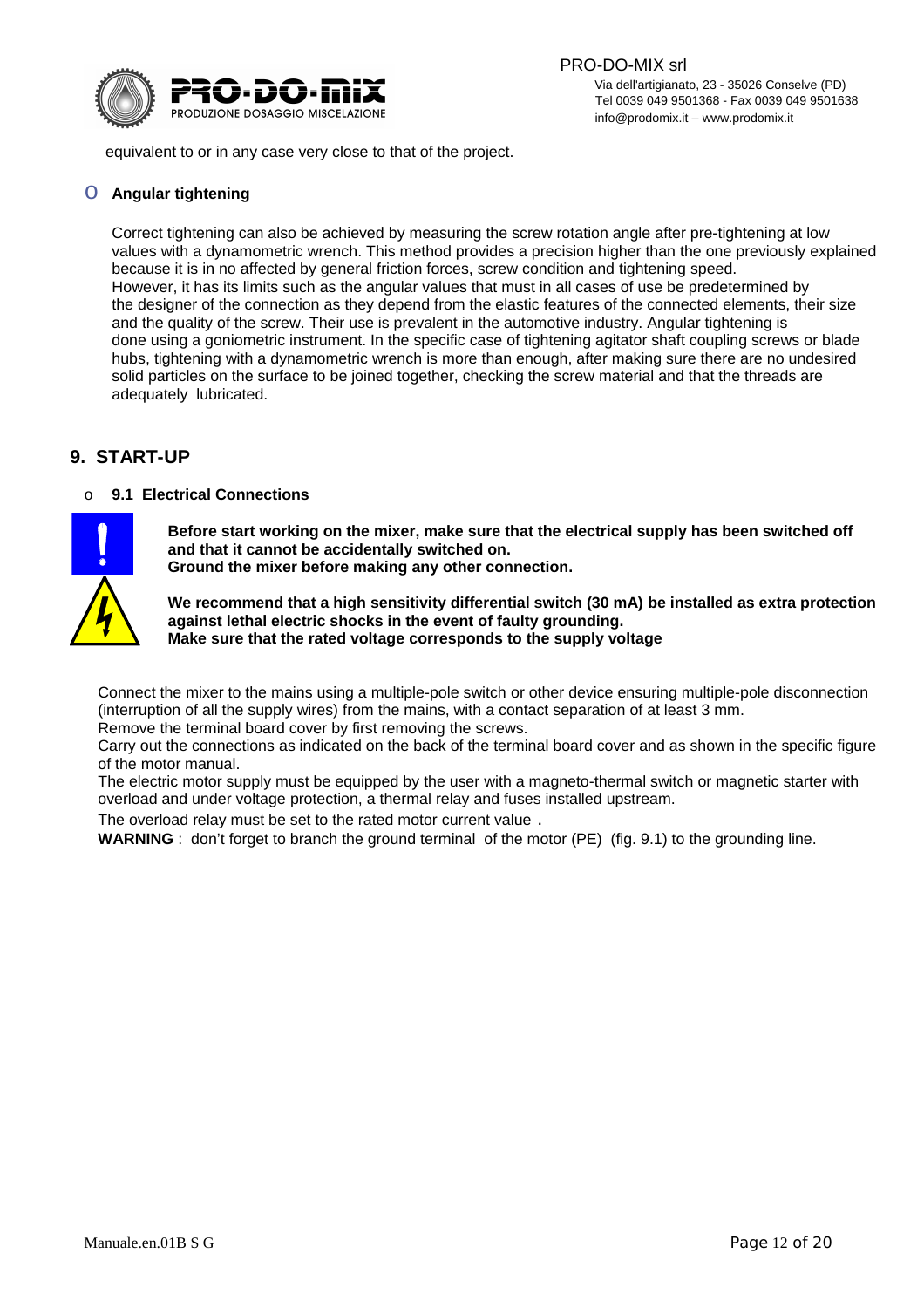

 PRO-DO-MIX srl  $\mathbf{G}$  -  $\mathbf{D}$  -  $\mathbf{H}$  is  $\mathbf{X}$  and  $\mathbf{X}$  and  $\mathbf{X}$  and  $\mathbf{X}$  and  $\mathbf{X}$  and  $\mathbf{X}$  and  $\mathbf{X}$  and  $\mathbf{X}$  and  $\mathbf{X}$  and  $\mathbf{X}$  and  $\mathbf{X}$  and  $\mathbf{X}$  and  $\mathbf{X}$  and  $\mathbf{X}$  and  $\mathbf{$ Tel 0039 049 9501368 - Fax 0039 049 9501638<br>PRODUZIONE DOSAGGIO MISCELAZIONE TEL 1999 PERENTIALE IN ANNE DOSAGGIO MISCELAZIONE info@prodomix.it – www.prodomix.it

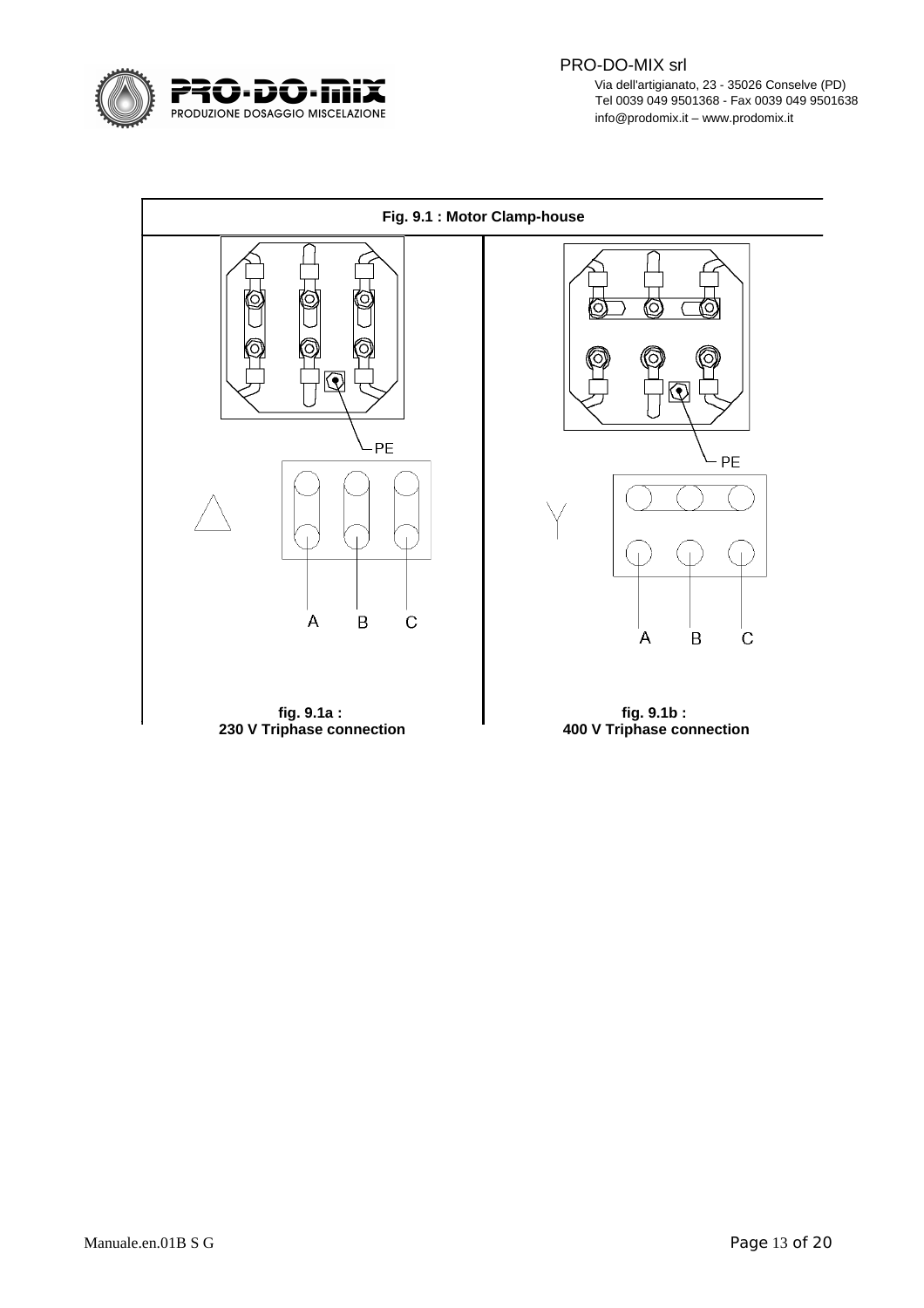

info@prodomix.it – www.prodomix.it



#### o **9.2 Checking the direction of rotation**

The direction of rotation may be checked before the tank / vessel is filled with the fluid to be mixed , provided it is run for very short starts only.



The mixer must not be run until the tank / vessel is filled with liquid. Continuous dry running (if not stated in the sales documents) can damage the mechanical seal or bend

the shaft. The mixer must not be started (if not stated in the sales documents) if the impeller is immerged in sediments.

Usually the direction of rotation is clockwise when facing the mixer from the motor side, however the correct direction of rotation is shown by an arrow on the mixer.

If necessary reverse the direction of rotation by interchanging one of the two incoming supply wires. (only for three-phase electric motor. For other motors read the relevant manual)

#### o **9.3 Controls**

Before starting up the mixer it is necessary to check also the following points:

**O** Check that all the screws and bolts are tightened.



- O Check that all the rotating parts are not accessible and all the relevant protections are properly installed.
- o For mixers with mechanical speed variator or mechanical speed reducer: check the oil level with the relative indicator, if present, and read the manual. **Never turn the speed control knob when the motor-variator is stopped.**



- **O** For mixers with double mechanical seal: check the connection of tubes and accessories. Start and check, if required, the correct flow of the flushing or quenching system (read the relevant manual). Imme Immediately after the mixer is started up for the first time verify the following points:
	- o Check that the mixer do not produce "strange" noise. Otherwise stop it immediately.
	- O Check that the mixer do not produce evident vibration or oscillation. Otherwise stop it immediately.
	- **O** Check that there is not any leakage of oil, grease, water, or other fluids.
	- o For mixers with mechanical variator or inverter : reach slowly the maximum speed.
	- o Measure the voltage at the motor terminals and compare it with the rated value on the motor nameplate.
	- **O** Measure the absorbed current of the motor for each phase and compare it with the rated value on the motor name-plate. **The motor must never be overloaded.**

## **10. ACCIDENTS PREVENTION MEASURES**

#### o **10.1 Important**



- o Press the button "**EMERGENCY STOP**" every time you find in a dangerous situation (this button cannot be provided on the agitator by the manufacturer, so it must be installed close to the machine by the installer or the End User itself).
- O Before executing every type of operation in the dangerous areas :
	- turn the main switch in position "0" and block it
	- put on control panel the warning notice "**OFF FOR MAINTENANCE**"
- O In any case avoid every maintenance operation when the agitator is working and avoid the tampering of parts of the agitator.
- o All the reparations, especially the ones related with the electrical parts, have to be executed only by specialised staff.
- **O** NEVER use the safety devices for different reasons than the ones they are made for.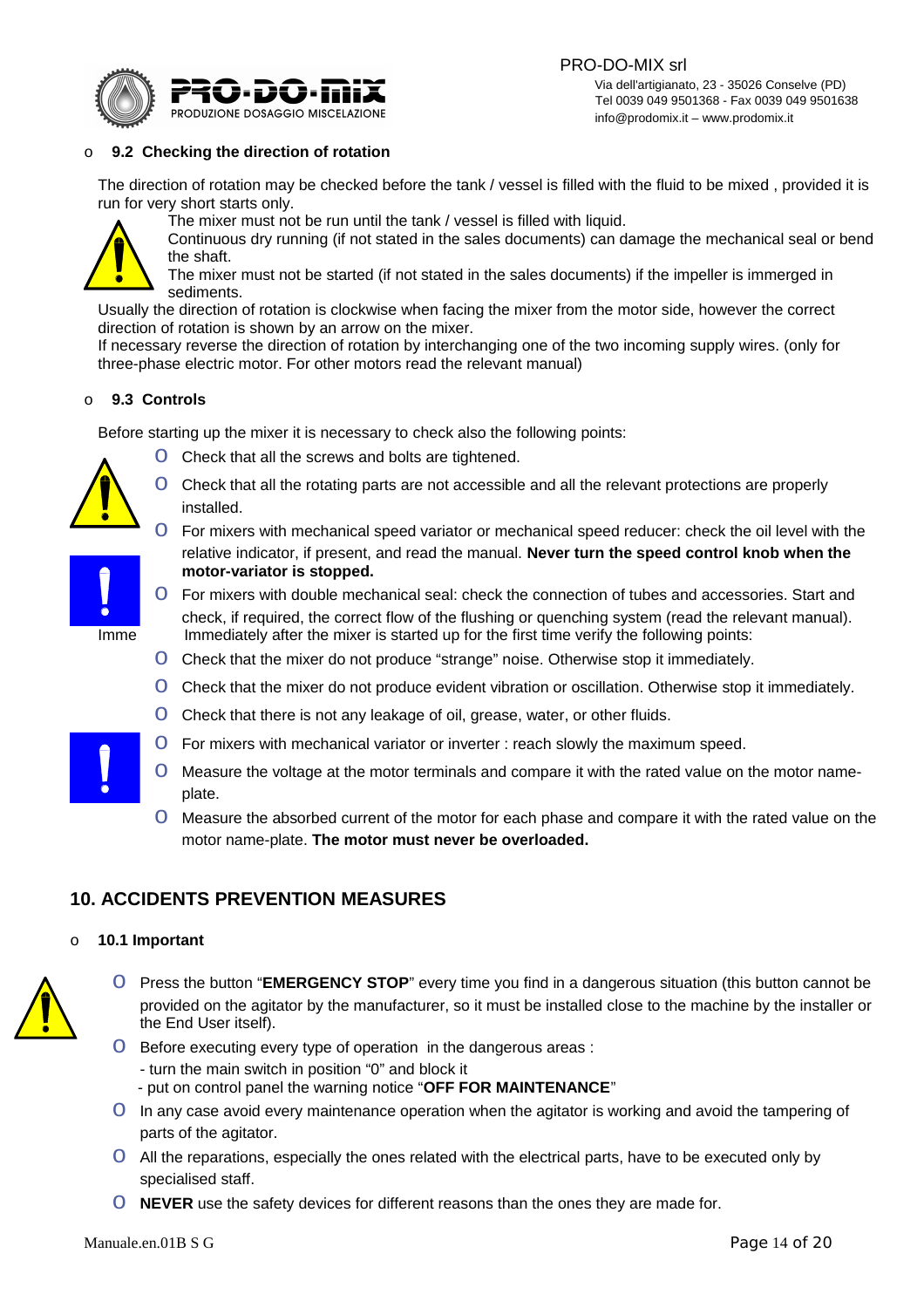

- **O** Make sure periodically that the safety devices are efficient
- o Every person who works on the agitator must be learned about the safety devices assembled on it, if any (depending on the size of agitator) and about their correct use
- o **NEVER MODIFY OR TAMPER WITH THE SAFETY DEVICES**;
- o PRO-DO-MIX company is not responsible for the operations of modification or tampering made by not qualified staff

#### o **10.2 Checks, verificatons and disposition**

Check periodically the condition of :

- O IMPELLER-SHAFT
- O RIGID COUPLING-AGITATOR SHAFT
- O HUB-IMPELLER BLADE
- O TANK AGITATOR FLANGE

#### **Verify always the correct grounding of the machine carpentry**

- O On every inspection-door of the vessel, on which the agitator is assembled, place a protection net in order to avoid contacts of persons or object with the inner rotating parts.
	- **O** Vessels should be fitted with warning signs calling attention to the presence of moving parts.
	- o ATTENTION : during the employ of agitators is absolutely necessary to be very careful not to disperse the fluids in the surrounding environment; some of them could be toxic or at least dangerous.
	- O Consult the technical staff of the PRO-DO-MIX in order to choose the correct installation of your agitator and whatever could be necessary for a long life of the machine and to obtain the maximum safety in the use of it.
	- o **Pay attention to the tightening of the bolts, nut and screws of the agitator. Check them well at the starting and then periodically, because if the impellers or the coupling work loose, it may be generated serious mechanical damages as a consequence.**
	- o **Tight the nuts with a dynamometric key, set to the appropriate torque depending on the nuts supplied with the agitator with self locked ones. Reduce the friction coefficient between nut and bolt. We suggest to fix the nut or bolt by means of chemical pastes to increase the locking trend between screwing parts, if the paste is compatible with the process fluid, obviously.**

PRO-DO-MIX technicians are available for providing general advice on installation problems or on choosing materials to be used in contact with the fluids, depending on the fluid's properties and working conditions (e.g. temperature, pressure, tendency to explode etc.) and on any other issue affecting mixer durability and plant safety. PRO-DO-MIX, however, shall not be considered responsible for any suggestions it should be asked to provide because said suggestions derive from previous positive experiences in situations similar to the ones at hand of which PRO-DO-MIX ignores actual plant specifications and process parameters, which remain under the competence of the third parties.

#### o **10.3 Contraindications**

**On the machine there are different parts to which you should pay attention, because they could cause injury to the operator**

- 
- o Sharp parts : amputation danger

o Rotating parts: crushing danger o Moving parts : break danger

o Rotating sharp parts : amputation danger o Under tension parts : struck by lighting danger

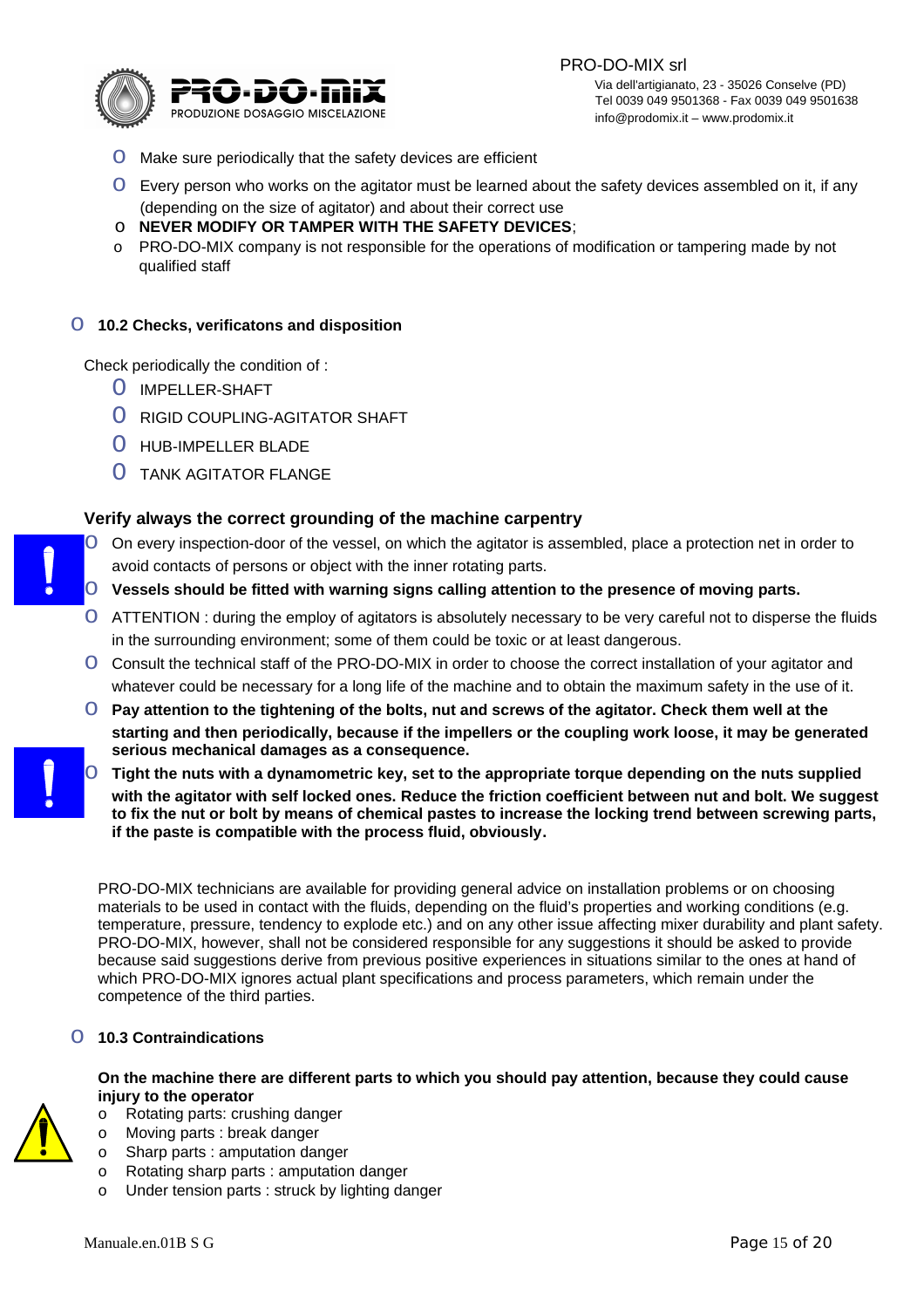

**Attention : some of the above mentioned parts are dangerous also when the agitator is not working. Always remember to work carefully and maintain always the safety distance also when executing the maintenance operations.**

**Verify in any case that the safety devices are on.**

- $\Rightarrow$  Never use the machine without protections devices and never modify these devices.
- $\Rightarrow$  In case of breaking of a protection, repair it immediately or substitute it with another one of the same model.
- $\Rightarrow$  DO NOT MODIFY OR TAMPER THE SAFETY DEVICES, every operation of tempering or modification made by not qualified staff, cannot be a PRO-DO-MIX company responsibility

## **11. MAINTENANCE**



Before start working on the mixer, make sure that:

- o **The electricity supply has been switched off and that it cannot be accidentally switched on.**
- o **The tank where the mixer is installed is not in pressure or vacuum.**
- o **The surface of the mixer and/or the tank is not hot or icy.**
- o **The eventual steams or smells that can escape out from the tank are not dangerous for people or environment.**

After approx. 100 working hours from the first start-up, check that all the screws and bolts are tightened For mixers operating in standard conditions, e.g. room temperature =  $0 \div 40$  °C – mixed fluid temperature  $0 \div 80$  °C, the ordinary scheduled maintenance is the following:

- **O** Mixer with permanently greased ball or roller bearings Change the bearings approx. every 15 000 working hours
- **O** Mixer with NON permanently greased ball or roller bearings Add a small quantity of clean, specific grease approx. every 5 000 working hours
- o Mixer with mechanical speed variator or reducer "life lubricated". No periodic oil changes are required.
- o Mixer with mechanical speed variator or reducer NOT "life lubricated".

Change the oil after about 300 hours of operation from the first start-up, carefully flushing the gear unit using suitable detergents. Do not mix mineral oils with synthetic oils. Check oil level regularly and change oil approx. every 8 000 working hours. (Read the relevant manual for more specific details)

- o See the here attached recommendations of the constructor for the maintenance of the reducer or the chapter **"13. Routine maintenance".**
- For mixers operating out from standard conditions, specific information will be supplied.

Periodically check the regular operation of the mixer and replace the eventual shaft seal, gaskets and elastic elements of the couplings, if any, between motor and reducer and clean, periodically, the motor cooling fan grid and the impeller/s.

For disassembly and assembly procedures read the specific instructions supplied by the mixer Manufacturer.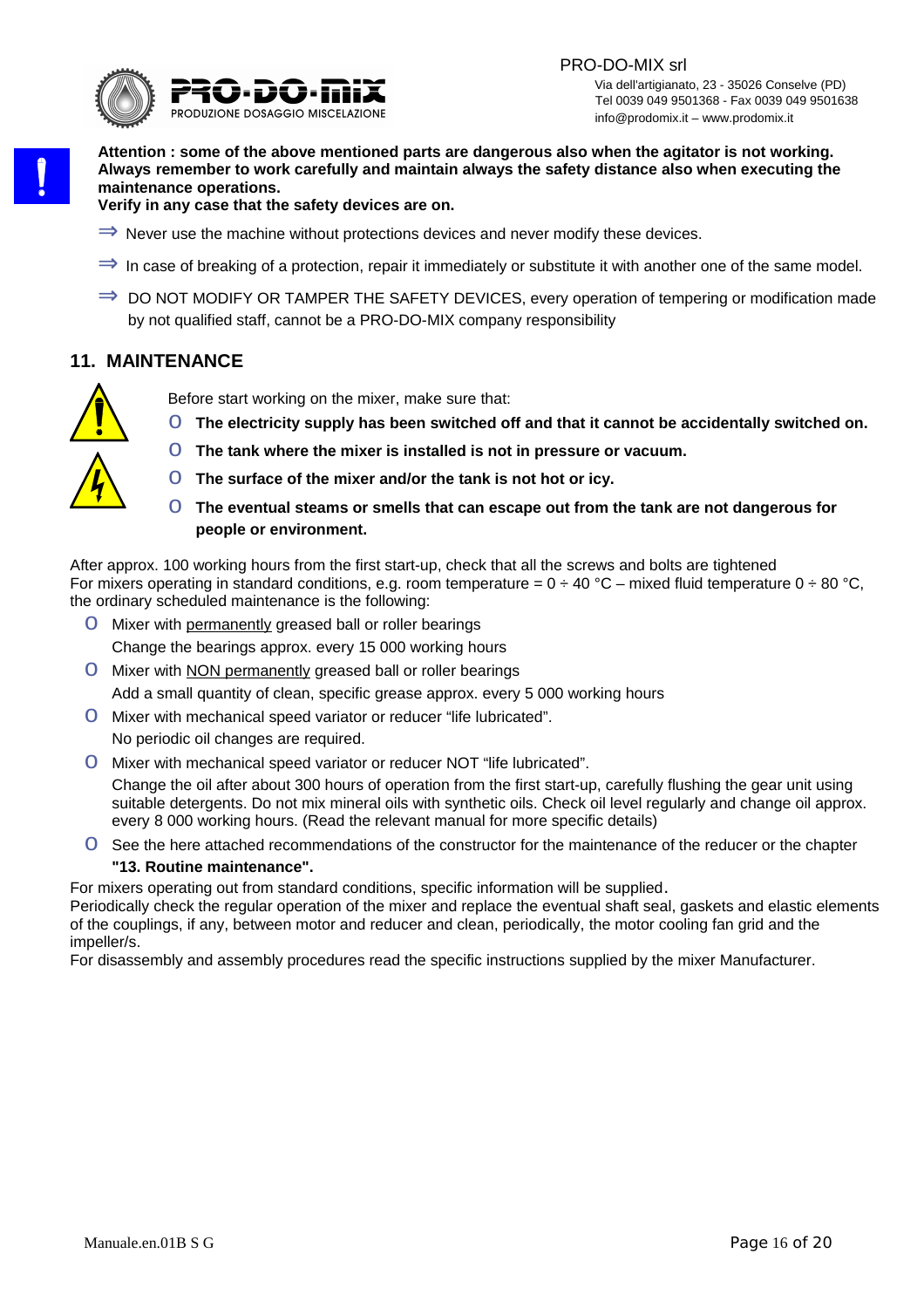

# **12. FAULT FINDING CHART**

| Fault |                            | <b>Probable Cause</b> |                             | <b>Possible Remedy</b>                  |  |
|-------|----------------------------|-----------------------|-----------------------------|-----------------------------------------|--|
| I1.   | The mixer doesn't start    | la)                   | No electrical power         | Supply electric power                   |  |
|       |                            |                       | <b>Blown fuses because</b>  | Replace fuses with adequate ones        |  |
|       |                            |                       | Blown fuses because the     | Repair the motor or replace the cable   |  |
|       |                            | IO I                  | Overload protection         | Reset the protection (if it trips again |  |
| 2.    | Overload protection        | la)                   | Overload setting is         | Check the setting of the motor starter  |  |
|       | trips                      |                       | incorrect                   | and replace, if necessary               |  |
|       |                            |                       | The motor runs on two       | Check the electrical connections.       |  |
|       |                            |                       | Foreign objects on the      | Remove the solids from the shaft and    |  |
|       |                            |                       | Density or viscosity of the | Please contact the manufacturer for     |  |
|       |                            | le l                  | Defective bearings          | Regrease or change bearings             |  |
| ß.    | Mixer makes too much       | la)                   | Impeller/s draw in air or   | Increase the liquid level in the tank   |  |
|       | noise.                     |                       | Impeller/s out of balance   | Clean and check the impeller/s          |  |
|       | Mixer runs unevenly and c) |                       | The mixer shaft is not      | Check the linearity of the mixer shaft  |  |
|       | vibrates                   |                       | Defective bearings          | Regrease or change bearings             |  |
|       |                            |                       | Defective motor fan         | Replace the fan                         |  |
|       |                            |                       | the wall are not provided   | See point 8.2 for present manual        |  |
|       |                            |                       | Defective mechanical        | Check oil level or repair the defective |  |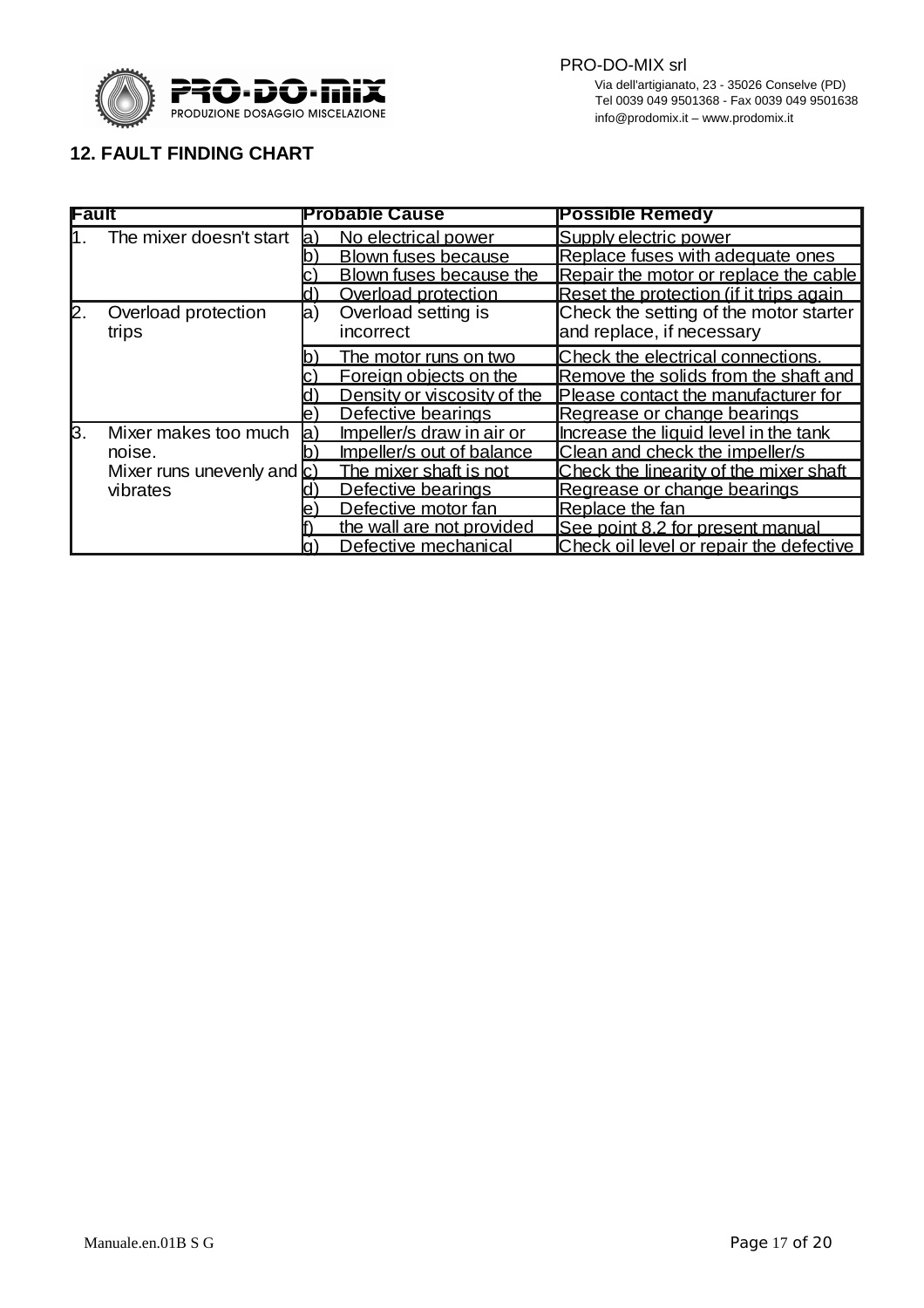

PRO-DO-MIX srl

Via dell'artigianato, 23 - 35026 Conselve (PD)<br>
PRODUZIONE DOSAGGIO MISCELAZIONE<br>
PRODUZIONE DOSAGGIO MISCELAZIONE<br>
info@prodomix.it – www.prodomix.it Tel 0039 049 9501368 - Fax 0039 049 9501638 info@prodomix.it – www.prodomix.it

| Fault |                                    | <b>Probable Cause</b> |                            | <b>Possible Remedy</b>                                               |  |
|-------|------------------------------------|-----------------------|----------------------------|----------------------------------------------------------------------|--|
| 14.   | Insufficient or no mixing $\alpha$ |                       | Foreign objects on the     | Clean the impeller/s                                                 |  |
|       | effect                             |                       | Impeller/s installed in a  | Check that the impeller/s is properly                                |  |
|       |                                    |                       |                            | Wrong direction of rotation Reverse the direction of rotation        |  |
|       |                                    |                       | The characteristics of the | Please contact the manufacturer for                                  |  |
| 15.   | Too high temperature in a          |                       | The motor is overloaded    | See fault 2) and check the motor                                     |  |
|       | the support/lantern,               |                       |                            | <b>Fault in the motor cooling Chech the motor cooling system and</b> |  |
|       | speed variator/reducer             |                       |                            | Bearing lubricated with too Replenish, reduce or replace the         |  |
|       | or motor                           |                       |                            | Mechanical speed variator Replenish, reduce or replace the           |  |
|       |                                    |                       | The mixed fluid            | <b>Check the temperature in the tank. It</b>                         |  |
|       |                                    |                       |                            | The ambient temperature Check the ambient temperature. It            |  |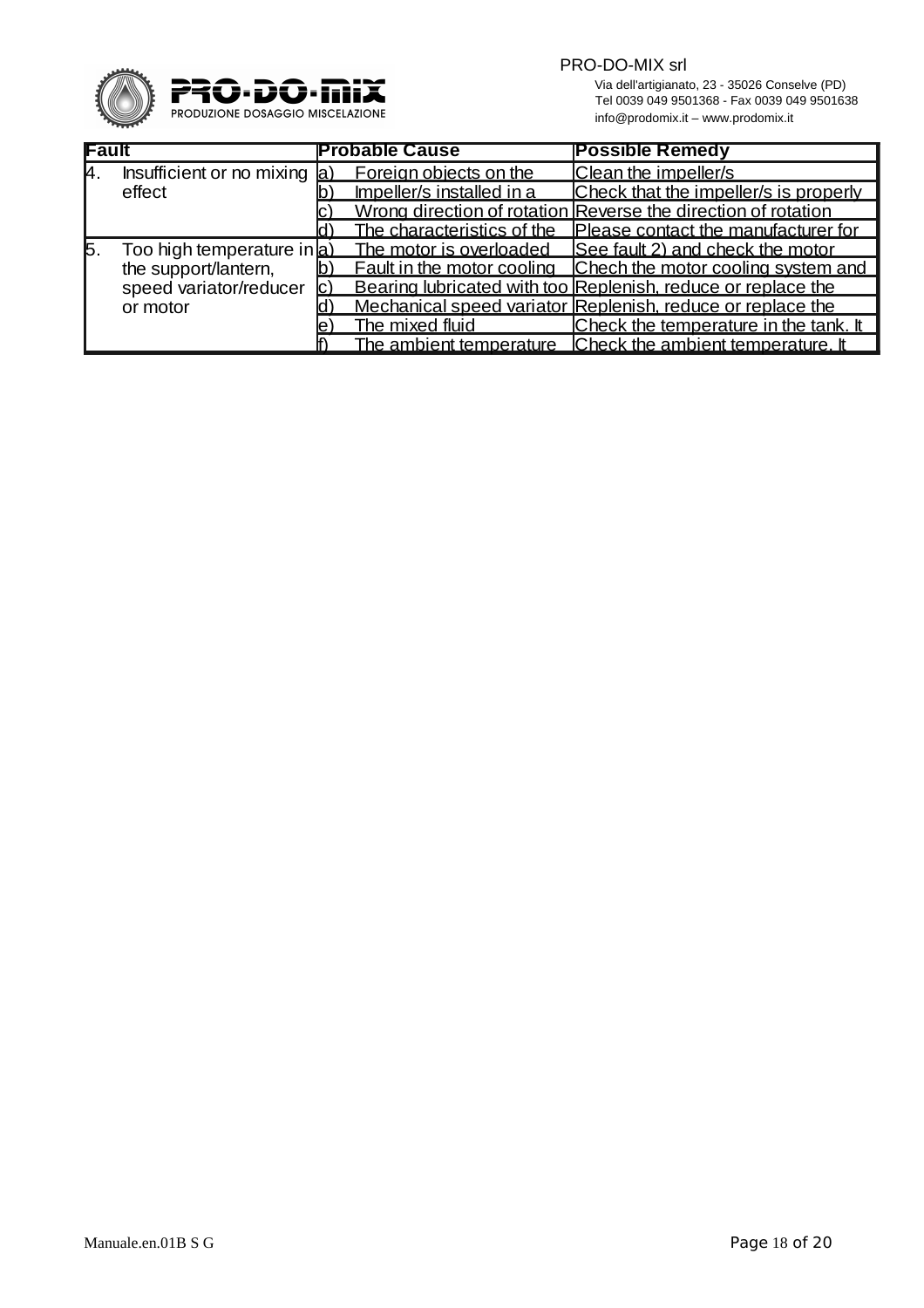PRO-DO-MIX srl



 Via dell'artigianato, 23 - 35026 Conselve (PD) Tel 0039 049 9501368 - Fax 0039 049 9501638<br>PRODUZIONE DOSAGGIO MISCELAZIONE PRODUZIONE EN EL ESTE EN EL EN EL EN EL EN EL EN EL EN EL EN EL EN EL EN EL E info@prodomix.it – www.prodomix.it

# **13. ROUTINE MAINTENACE**

CHECKING THE LOCKING OF ATTACHING ASSEMBLIES

- **O** Switch off the agitator. Check that the equipment cannot be switched on accidentally.
- **O** Position a notice at the location of the switch.
- O Check the various attachment fittings on the agitator and check that they are locked.
- o The locking torque is specified in the table of point "**8.4 Fixing"**.
- o Faulty attaching assemblies are to be replaced with assemblies in the same class.
- O We strongly suggest to block all screwing devices with a no-permanent locking like LOCTITE 242<sup>®</sup> Threadlocker or similar, buyable near all the blacksmith shops , against the unlocking of the screw during the exercise, also in presence of vibrations, without any problem during the disassembling phase of the maintenance

#### CLEANING THE MOTOR FAN

- **O** This servicing operation ensures good heat dissipation.
- o Switch off the agitator. Check that the equipment cannot be switched on accidentally.
- **O** Position a notice at the location of the switch.
- **O** Remove all traces of soiling and dust. Do not use a high-pressure cleaning appliance or pointed tools.

#### CHECKING THE OIL LEVEL IN THE CASING **(IN CASE OF DOUBT PLS GIVING PRIORITY TO THE ANNEX MANUFACTURER'S MANUAL OF COMPONENT).** Ref. Fig. 2.1

- **O** Wait for the oil to cool before proceeding with this check.
- o The oil must be allowed to settle for a certain length of time even after operating for a short period, in order to allow any air bubbles to escape. See Figure 2.1
- **O** Switch off the agitator. Check that the equipment cannot be switched on accidentally.
- $\Omega$  Position a notice at the location of the switch.
- o Unscrew the plug [2] and check that the oil reaches the bore in the plug. Any overflow of oil must immediately be removed, using a degreasing agent suitable for the operating conditions.
- **O** Screw the plug [2] back into place.

## OIL CHANGE **(IN CASE OF DOUBT PLS GIVING PRIORITY TO THE ANNEX MANUFACTURER'S MANUAL OF COMPONENT).** Ref. Fig. 2.1

**O** An oil change must be carried out every 8,000 hours of operation.



**O** Switch off the agitator. Check that the equipment cannot be switched on accidentally. Position a notice at the location of the switch.



 $\overline{O}$  To avoid any risk of burning by the hot oil, protective gloves should be worn. See Figure 2.1

- $\overline{O}$  Fit a suitable receptacle under the drain plug [3].
- o Unscrew plug [1].
- o Unscrew plug [3] and drain the oil into the receptacle. Protective gloves must be worn
- O to avoid any risk of being burnt by hot oil. The casing must be thoroughly cleaned of any residue of oil or particles.
- **O** Screw the plug [3] back into place.